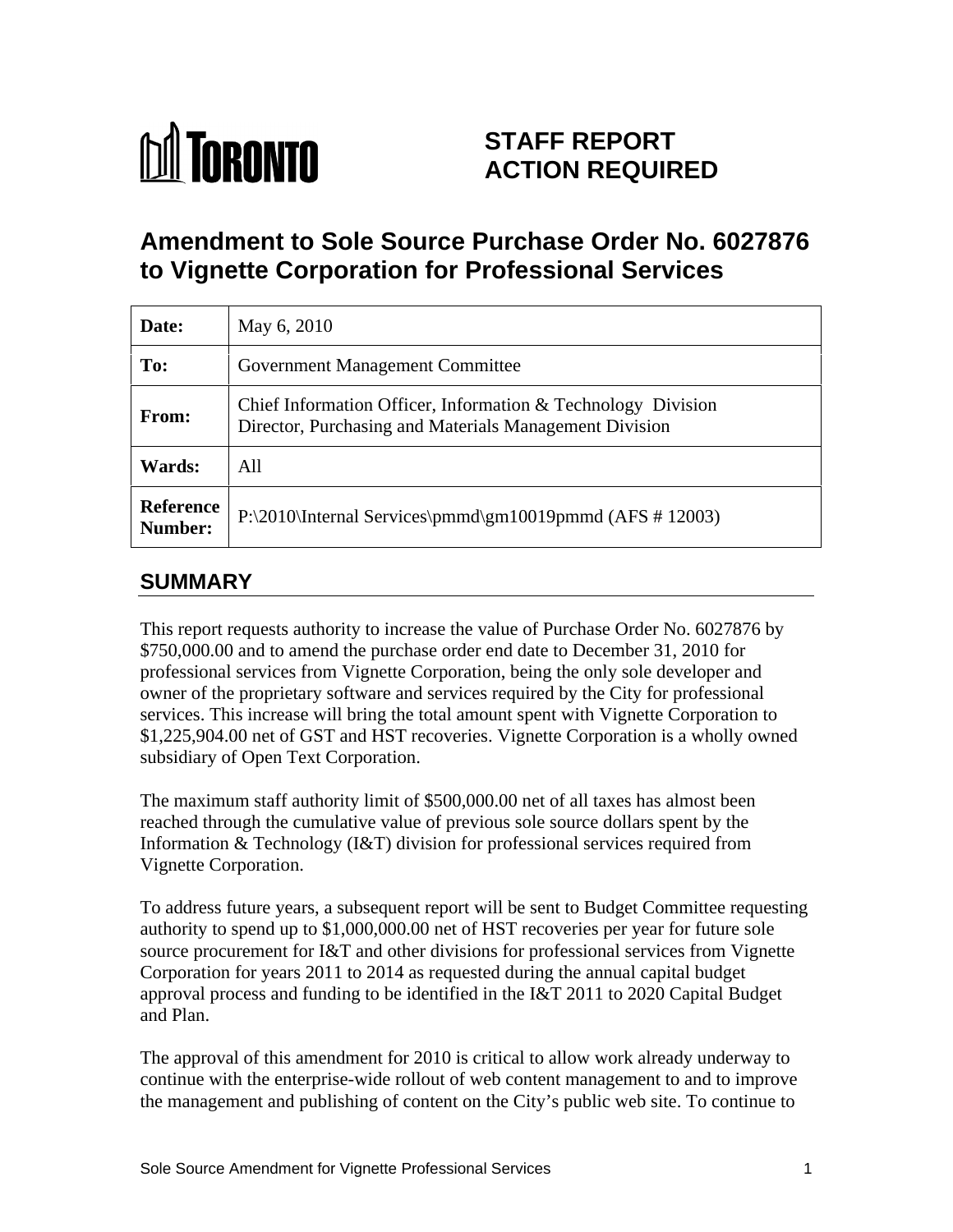meet our 2010 targets, the key resources already engaged from Vignette Corporation are essential to ensure continuity to staff, product knowledge, best practice for implementation and overall direction. Vignette Corporation services will be required at various levels based on scope, complexity and knowledge transfer needs over the life of the project estimated to continue for the next 2 to 4 years. This is based on estimated time required to strategically transition 44 divisions and units over to a new user centric way of managing web content and constructing a new web site that reflects a design that addresses how the public wants to interact with the City on the City's public web site.

## **RECOMMENDATIONS**

#### **The Chief Information Officer and the Director, Purchasing and Materials Management recommend that:**

1. City Council grant authority to amend and increase the purchase order value for sole source acquisitions to Vignette Corporation, a wholly owned subsidiary of Open Text Corporation, for professional services from \$475,904.00 net of GST by \$750,000.00 net of GST and HST recoveries for a revised total value of \$1,225,904.00 net GST and HST recoveries for ongoing work for the remainder of 2010 as requested by the I&T Division.

#### **Financial Impact**

Listed below are the total amounts (net of GST) approved through the sole source process for expenditure to Vignette Corporation as requested by the I&T Division June 2008 to March 2010:

| <b>Date</b>       | \$ value of sole source    |
|-------------------|----------------------------|
| June 2008         | $\frac{22,104.00}{$        |
| June 2009         | $\frac{1}{2}$ \$132,300.00 |
| November 2009     | $\frac{1}{2}$ \$150,500.00 |
| March 2010        | $\frac{1}{2}$ \$171,000.00 |
| Total expenditure | \$475,904.00               |

To continue work for the period from June 2010 to the end of December 2010, the amended request results in an increase of \$750,000.00 net of GST and HST recoveries from \$475,904.00 net of GST (as presented in the above table) for a total value of \$1,225,904.00 net GST and HST recoveries for professional services of Vignette Corporation in 2010. Funding for 2010 is available in the 2010 approved Capital Budget for Information and Technology in accounts CIT045-01 (Web Development).

For future years of 2011, 2012, 2013 and 2014, the estimated yearly expenditure of up to \$1,000,000.00 net of HST recoveries is based on the projections for acquiring Vignette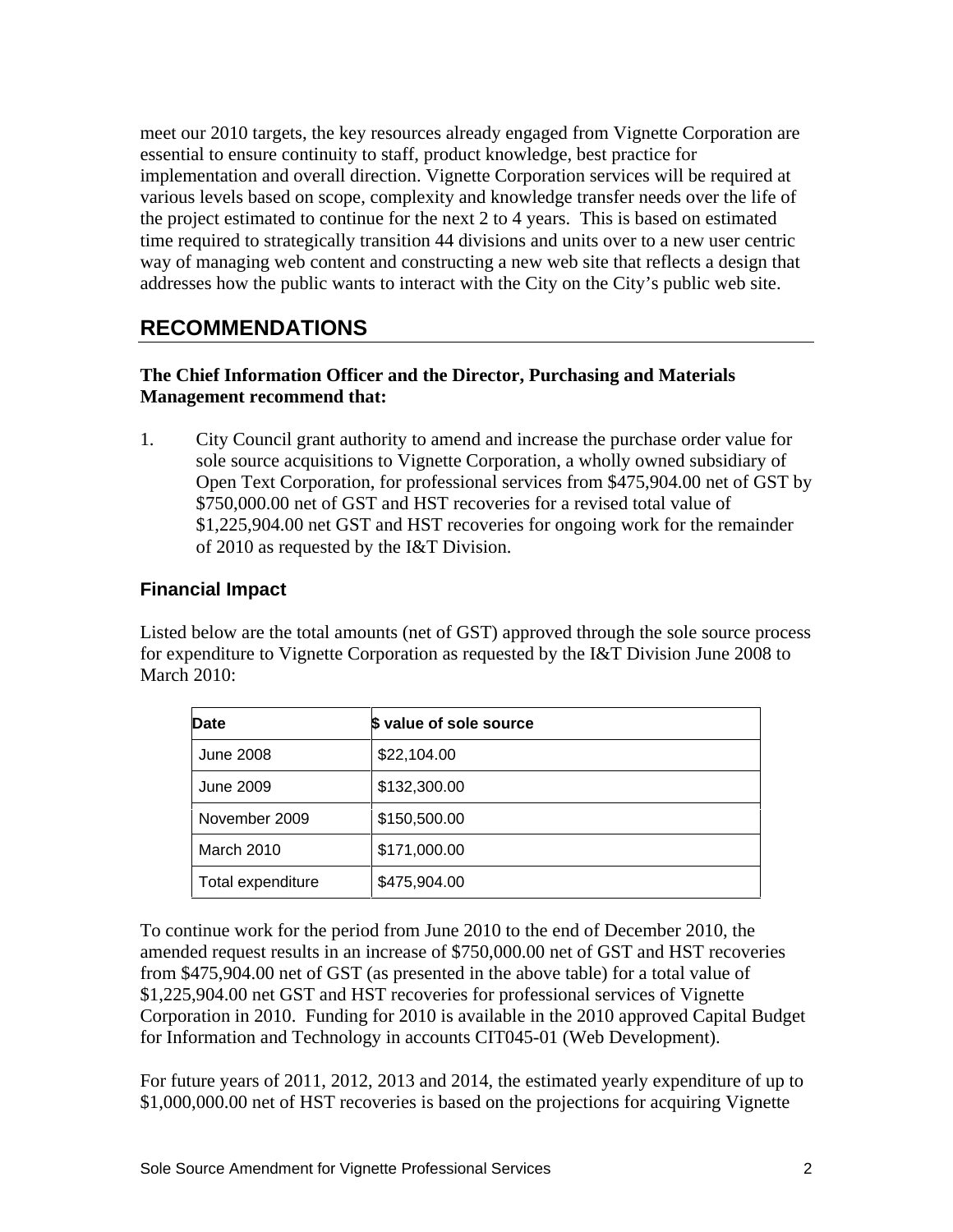Corporation professional resources which will be requested during the annual capital budget approval processes for a total of \$4,000,000.00 net of HST recoveries. Calculations are based on negotiated hourly rates for professional services. The estimated cash flows (net of HST recoveries) are as follows:

| 201<br>⇔∪⊥∪  | $\sim$ $\sim$ $\sim$<br>201 | $\mathbf{A}$ $\mathbf{A}$ | - - -<br>- 11<br>້ | - - -<br>$  -$ | Total                   |
|--------------|-----------------------------|---------------------------|--------------------|----------------|-------------------------|
| 1,225,904.00 | $\parallel$ \$1,000,000.00  | 1000,000.00               | \$1,000,000.00     | \$1,000,000.0  | $-225.904.00$<br>$\sim$ |

The Deputy City Manager and Chief Financial Officer has reviewed this report and agrees with the financial impact information.

### **DECISION HISTORY**

In November 2002, Vignette Corporation through RFP No. 9144-02-7134 was awarded a contract, approved by City Council to establish the City's Enterprise Level Web Content Management Solution.

Link to City Council decision document can be found at:

[http://www.toronto.ca/legdocs/2002/agendas/council/cc021126/admin14rpt/cl009.pdf](http://www.toronto.ca/legdocs/2002/agendas/council/cc021126/adm14rpt/cl009.pdf)

The City entered into an agreement with Vignette Corporation effective October  $1<sup>st</sup>$ , 2006 for maintenance and support services for the Vignette Content Management software programs for version 6 and future upgrades. That agreement was for maintenance and support services and excluded onsite resources needed for services such as architecture design, upgrade or installation support, application development, performance and assistance with site emergencies. The agreement states that onsite resources are available as a separate time and materials service as agreed to on one or more separately executed statements of work.

As a result of the upgrade of the Vignette product to Vignette version 7 and the need for onsite assistance, the City entered into a service agreement on May  $15<sup>th</sup>$  2008 for onsite assistance with the product installation and configuration for the upgrade to Vignette version 7. This was initiated through sole source procurement as Vignette Corporation is the owner and developer of the software which is proprietary to Vignette Corporation. There is still no other company that can provide the required services.

Under the "Statement of Work" schedule in the Agreement, Vignette Corporation provides on-site technical resources, expertise and assistance to the City technical resources to install and configure the most current Vignette products/programs within the City's Development Environment, and to also include an assessment for the licensing structure for the Testing Environment and Production Environment. As sole developer and owner of the software Vignette Corporation has a unique status not available to other service providers.

An amendment to the agreement dated May 15, 2008 was made on June  $12<sup>th</sup>$  2009 in order to provide further professional services outlined in a statement of work that included the following: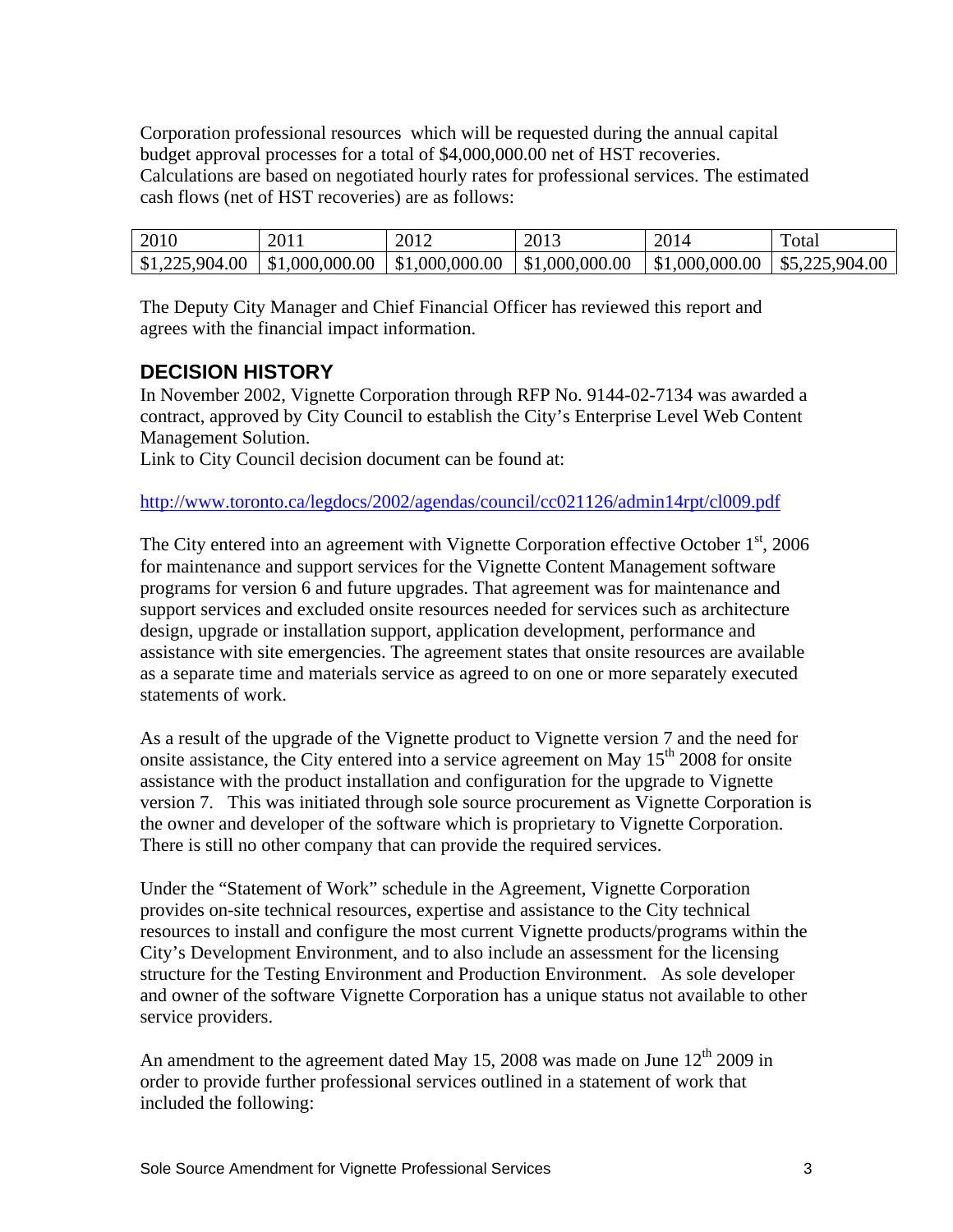- Performed technical reviews of the installation and configuration of the Vignette product installed by City technical resources within the City's testing environment and, at the option of the City, the City's production environment.
- Provided technical expertise to transfer knowledge and assist City's technical resources with the installation and configuration of the Vignette product into the City's testing environment and/or the City's production environment.
- Performed a review of the existing application programming interface (API) developed by the City.<br>ongoing work to:
- - o Provide Vignette content expertise to strategically provide knowledge transfer that is integral to the City-wide implementation out to divisions over the next 2-4 years.
	- o Provide planning and project guidance with recommendations for approaches to facilitate the City-wide adoption of content management such as integrating multi-faced metadata, running parallel sites, caching, deployment strategies, strategies for handling of PDF files, images, friendly URLs, blueprint for implementation, navigation and presentation concepts planned for portal delivery and impact on managing content through Vignette, and technical implications within City's environment should Digital Asset Management Module (DASM) be considered for future.

### **ISSUE BACKGROUND**

The total cumulative dollar value spent to date by the I&T division for the procurement of professional services through the sole source process to Vignette Corporation is \$475,904.00 net of GST. The cumulative total is approaching the maximum limit threshold of \$500,000.00 net of all taxes allowed under staff authority as per the Toronto Municipal Code, Chapter 71- Financial Control, Section 71-11.

Within the I&T 2010 Capital project budget, it is estimated that an additional \$750,000.00 net of GST and HST recoveries will be spent acquiring Vignette Corporation professional services for I&T and other divisions as needed to continue ongoing work in rolling out web content to other divisions.

As the Web Foundation project is an ongoing project that will continue into future years, it will be critical to continue to purchase services from Vignette Corporation for the remainder of 2010 and future years.

Under the overall management of the Web Foundation program, the management and publication of web content will be rolled out to divisions through 2011 to 2014 who provide content for the City Web site. Projections up to \$1,000,000.00 net of HST recoveries per year will be needed to hire Vignette Corporation for professional services